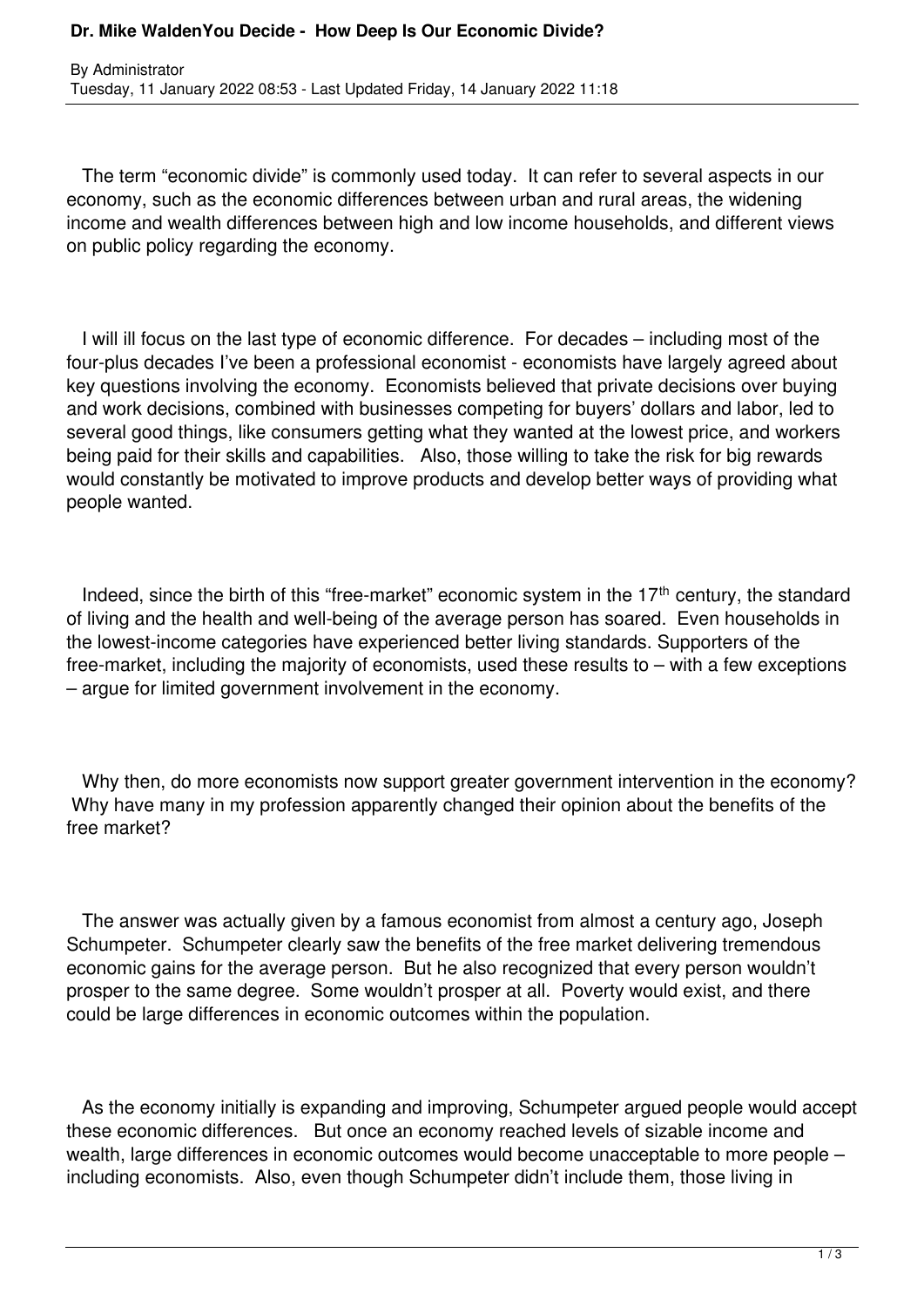## **Dr. Mike WaldenYou Decide - How Deep Is Our Economic Divide?**

By Administrator Tuesday, 11 January 2022 08:53 - Last Updated Friday, 14 January 2022 11:18

wealthy economies are more likely to want to address big issues, like climate change.

 If the situation I've described is the one we face today, then an important follow-up question is posed. Should the economic system that developed our prosperity be discarded and replaced with an alternative? Or, should the free-market system be kept but altered in order to address issues like income inequality and environmental pollution?

 Before addressing this important question, let me assert that a free-market approach to the economy does not imply no role for government. There are many important functions that only a public body like the government can address. National defense, regulating monopolies (where only one producer exists), providing public safety and a court system, and maintaining competition between companies and preventing collusion are some examples. Also, since the 1930s, there's been some level of a social safety net provided for households.

 Many who today want an alternative economic system favor socialism. A socialist economic system moves many – if not most – economic decisions away from individuals and companies to the government. The allocation of resources, the setting of wages and prices, and decisions about what innovations to pursue and fund are handled by the government, especially the national government.

 Supporters of socialism argue the system will more equally allocate resources and income, thereby dramatically reducing income inequality. With guaranteed incomes, families will not worry about the needs for them and their children. Economic advantages to those with large incomes and wealth won't exist. The system will be "fair', say backers.

 Yet doubters of socialism see big problems. Why should elected officials or government bureaucrats know better how to allocate resources than the millions of decision-makers in a free market? Will politics interfere in these decisions? And what about the rewards to private initiatives that motivate hard work and innovation? Will those be lost in socialism?

 Fans of the free market want to keep it, but make changes to the foundation. Renewed efforts and additional resources to make sure everyone has the opportunity to develop their talents is at the top of the list. So too is support for wealth development through broader homeownership programs and other wealth-building methods. A re-examination of the social